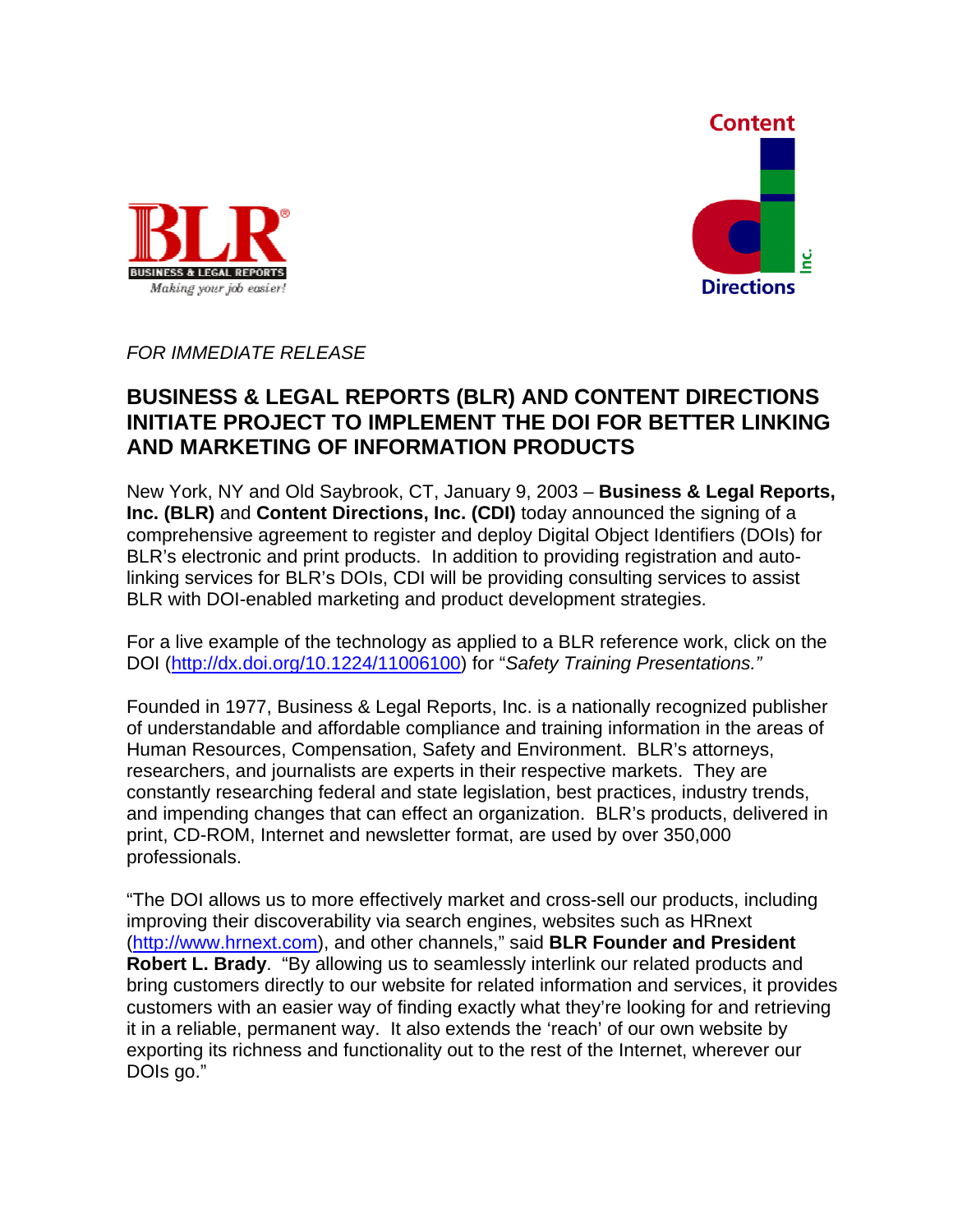Said **David Sidman**, **Founder and CEO of Content Directions**, "BLR is taking a comprehensive, strategic approach to leveraging the DOI for maximum business benefit. By working with CDI from a marketing strategy and product development perspective, over and above using CDI's registration services per se, they will be positioned to derive the maximum ROI from the DOI."

BLR has implemented CDI's DOI MultiLink<sup>™</sup> capability where, in contrast to URLbased linking which affords one-to-one linking via the location of an object, MultiLinks afford persistent one-to-many linking at the object level, regardless of where the object resides at any point in time. In this way, prospective customers can choose to link directly to a particular product or see a variety of services or information about BLR products.

DOIs and MultiLinks are planned for use in email campaigns, on affiliate websites, within BLR electronic products, within the BLR Online Catalog/Product Index, and on the BLR Web Centers.

## **About BLR**

BLR was founded in 1977 by attorney Robert L. Brady with the goal of providing state and federal compliance information to business executives. Throughout BLR's history, the mission has been to provide executives and decision makers with reliable, affordable analysis of the ever increasing and complex state and federal laws that affect a business. BLR employs over 260 associates in four key locations: Connecticut, Illinois, California, and Pennsylvania. Divisions of BLR include Envirowin, Nammu.com, ERI, HRnext, and York Telemarketing. Additional information can be found at [http://www.blr.com.](http://www.blr.com/)

## **About the Digital Object Identifier (DOI®)**

The DOI is a system for identifying and exchanging intellectual property in the digital environment. The DOI is like the UPC (bar code) in the physical world, but for Internet-based resources such as digital content published online. It uniquely identifies digital objects and provides permanent links to the publisher and/or to any related services the publisher wants to enable, thus facilitating online transactions of all kinds including e-commerce, rights management and digital distribution. Created by the primary architect of the Internet itself (Dr. Robert Kahn), the DOI can be thought of as "The Next-Generation URL," or "a URL on steroids," because it is:

- Unbreakable
- Multi-linkable
- Dynamic
- Industry standard
- Scalable
- Low-cost to implement